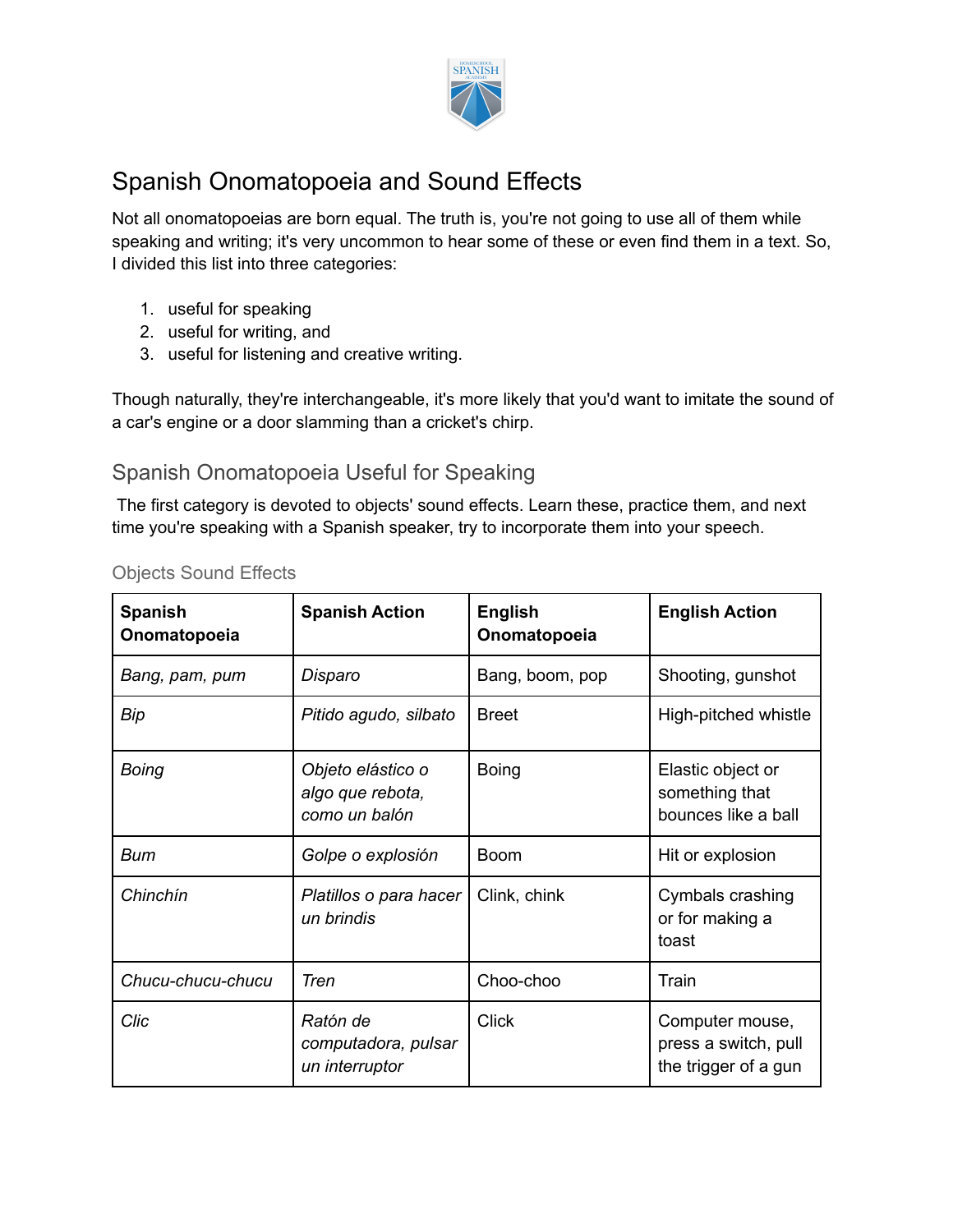

| Clanc                      | Sonido de un objeto<br>metálico                     | Clank                | A metallic object                                            |
|----------------------------|-----------------------------------------------------|----------------------|--------------------------------------------------------------|
| Crac                       | Algo que se quiebra                                 | Crack                | Something that<br>breaks                                     |
| Crash                      | Algo que se rompe                                   | Crash, smash         | Something that<br>breaks                                     |
| Crunch                     | Sonido al morder<br>algo crujiente                  | Crunch               | Sound of something<br>crunchy                                |
| Din-don                    | Timbre de puerta                                    | Ding-dong            | Ringing bell, door<br>bell                                   |
| Ding                       | Campana                                             | Ding                 | <b>Bell</b>                                                  |
| Fiu                        | Silbido, chiflido                                   | <b>Breet</b>         | Whistle                                                      |
| Gluglú                     | Burbujas en el agua,<br>tomar agua                  | Glug                 | Bubbles in water,<br>drinking water                          |
| Pfff, Pssss                | Algo que se desinfla<br>o tiene un escape,<br>queja | Pfff                 | Something that<br>deflates, has a hole,<br>or is a complaint |
| Pip-piiip                  | Bocina de carro                                     | Beep-beep            | Car's horn                                                   |
| Plaf, pum                  | Golpes, caídas                                      | Splat                | Something falling                                            |
| Plof, ploch                | Golpe en un líquido<br>o en un objecto<br>blando    | Plop                 | Something hitting<br>on water                                |
| Plop                       | Globo al estallar                                   | Plop                 | Balloon exploding                                            |
| Pom, porrón,<br>ropoponpon | <b>Tambores</b>                                     | Boom, badum-tish     | <b>Drums</b>                                                 |
| Ring                       | Timbre, teléfono                                    | Ding-dong, ring-ring | Bell, pone                                                   |
| Ris, ras                   | Rasgadura                                           | Rip                  | Tearing                                                      |
| Run-run                    | Motor de carro                                      | Vroom                | Car motor                                                    |
| Ssss                       | Aceite chispeando                                   | <b>Sizzle</b>        | Oil sizzling                                                 |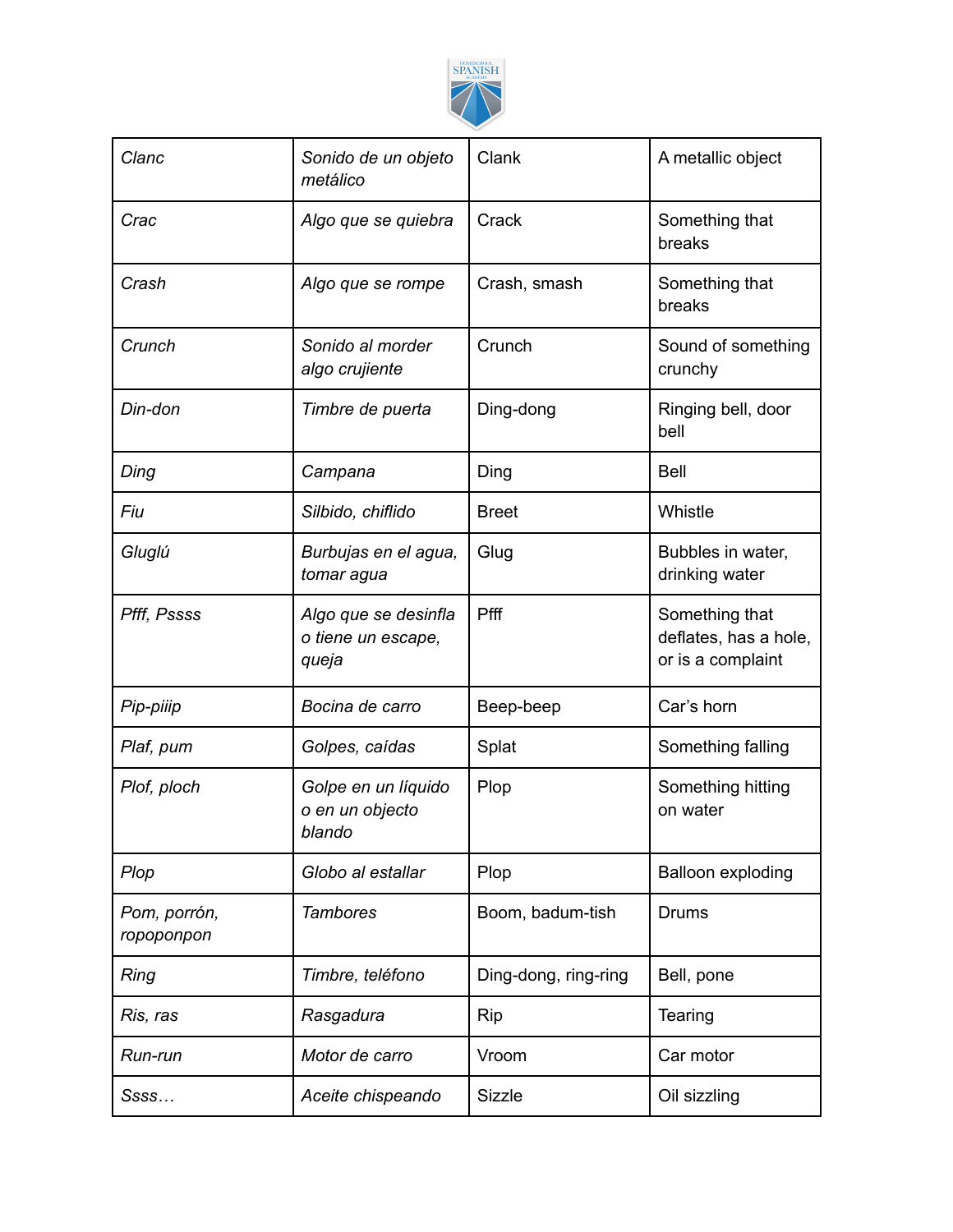

| Taca-taca-taca | Traqueteo, como<br>tren sobre la vía<br>férrea | Tctctctc         | Rattle, like a train<br>going over the train<br>tracks |
|----------------|------------------------------------------------|------------------|--------------------------------------------------------|
| Tic-tac        | Reloj                                          | <b>Tick tock</b> | <b>Clock</b>                                           |
| Tilín          | Campanilla                                     | Ding             | Little bell                                            |
| Toc-toc        | Golpear un objeto,<br>llamar a la puerta       | Knock-knock      | Hit an object, knock<br>on a door                      |
| Tolón          | Campana                                        | Ding-dong        | Bell                                                   |
| Ui-yu-ui-yu    | Sirena de<br>ambulancia o policía              | Waaah!           | Ambulance or<br>police siren                           |
| Zas            | Golpe                                          | Pow, ka-pow      | Hit or punch                                           |

## Spanish Onomatopoeia Useful for Writing (and Speaking)

Here are where things change a bit. While some of these verbs' sound effects might mimic or imitate an action in English, the Spanish translation of these words doesn't necessarily do that.

They are, well, just words.

They are verbs that often don't sound anything like the action they represent. *Chillar,* for example, pronounced "chee-yahr," sounds nothing like something squeaking.

You can and will find yourself often using these while speaking too.

| <b>Verbs Sound Effects</b> |  |  |
|----------------------------|--|--|
|----------------------------|--|--|

| <b>Spanish</b> | <b>English</b>  |
|----------------|-----------------|
| Chocar         | Clash, crash    |
| Pegar          | Smack           |
| Crujir         | Creak, crunch   |
| Chillar        | Squeak          |
| Chisporrotear  | Sputter, fizzle |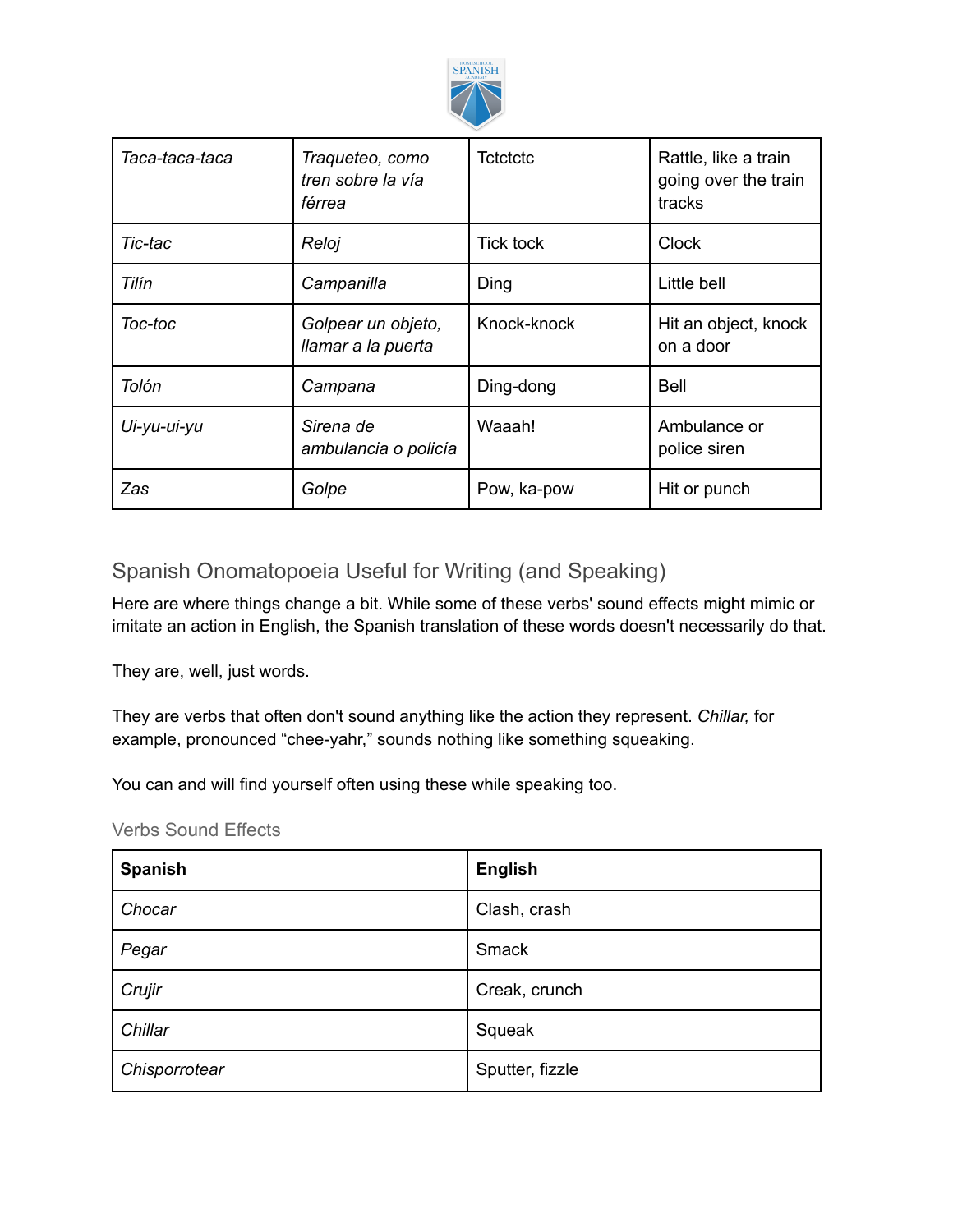

| <b>Susurrar</b>                        | Rustle, whisper                        |
|----------------------------------------|----------------------------------------|
| <b>Tintinear</b>                       | Jingle                                 |
| Traquetear                             | Rattle, clatter                        |
| Zumbar, zumbido                        | <b>Buzz</b>                            |
| Pitar                                  | <b>Beep</b>                            |
| Gotear                                 | <b>Trickle</b>                         |
| Salpicar                               | Splatter                               |
| <b>Sisear</b>                          | Sizzle, hiss                           |
| Silbar                                 | Whistle                                |
| Aullar                                 | Howl                                   |
| Balar, gemir                           | <b>Bleat</b>                           |
| Maullar                                | Meow                                   |
| Cloquear                               | <b>Cluck</b>                           |
| Cacarear                               | Cackle                                 |
| Estallar                               | <b>Boom</b>                            |
| Morder                                 | Chomp                                  |
| Aleteo                                 | Flutter                                |
| Gemido                                 | Groan                                  |
| Retumbar                               | Rumble                                 |
| Sorber                                 | Slurp                                  |
| Chapotear                              | Squish                                 |
| Girar                                  | Swish                                  |
| Golpear                                | Thunk                                  |
| Tañir (tocar un instrumento de cuerda) | Twang (play an instrument with chords) |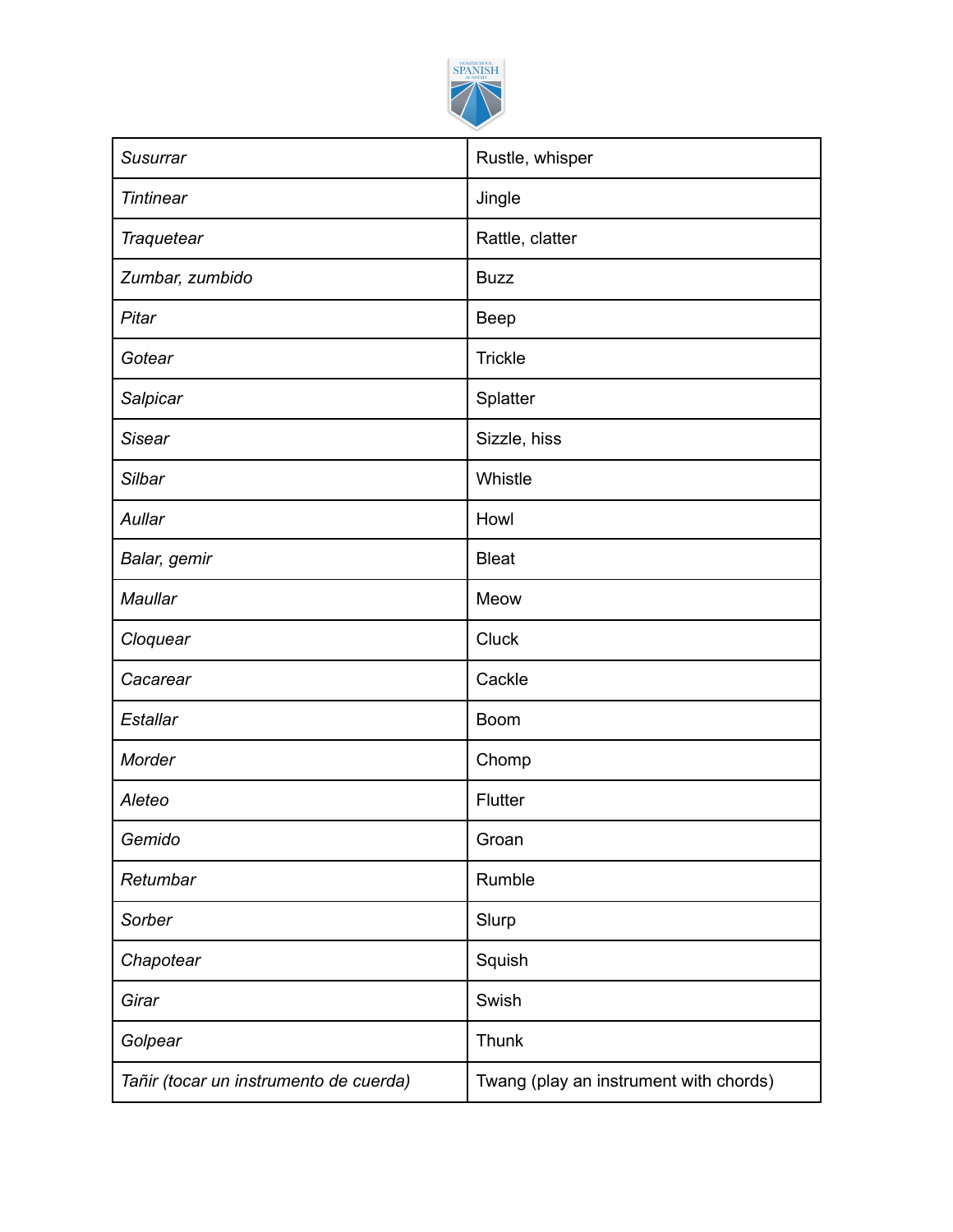

| Golpear con un látigo                        | (Whip) crack |
|----------------------------------------------|--------------|
| Gañir, graznar                               | Yelp         |
| Golpe (de energía o sonido; ciencia ficción) | Zap          |
| Eructar                                      | <b>Burp</b>  |
| <b>Balbucear</b>                             | Mumble       |
| Estornudar                                   | Sneeze       |
| Gruñir                                       | Growl        |
| Oler                                         | Snif         |

# Spanish Onomatopoeia for Listening and Creative Writing

Unless you're working with children, it's unlikely you'll use these in everyday conversations. However, it might be a great listening exercise to creatively match these onomatopoeias to what you hear in real life.

Also, writers and poets often use these inventive words. For example, have you heard of the K'iche' Maya poet Humberto Ak'abal?

He famously used onomatopoeias in his idiosyncratic and snappy poems, like in *El [Caminante.](https://2ndblended.weebly.com/uploads/2/0/2/0/20202267/unidad_1-_semana_4.pdf)*

**Recommended reading:** 5 [exceptional](https://www.spanish.academy/wp-content/uploads/2021/03/5-Exceptional-Spanish-Poems-in-Latin-American-Literature.pdf) poets from Latin America

Animal Onomatopoeias

| <b>Spanish</b><br>Onomatopoeia | <b>Spanish Action</b> | <b>English</b><br>Onomatopoeia | <b>English Action</b> |
|--------------------------------|-----------------------|--------------------------------|-----------------------|
| Auuu                           | Aullido de lobo       | Owooo                          | Wolf's howling        |
| <b>Bzzz</b>                    | Zumbido de abeja      | <b>Bzzz</b>                    | Bee's buzz            |
| Meee                           | Balido de oveja       | Baa                            | Sheep's bleat         |
| Croa-croa                      | Croar de rana         | <b>Ribbit</b>                  | Frog's croak          |
| Oink                           | Gruñido de cerdo      | Oink                           | Pig's snarl           |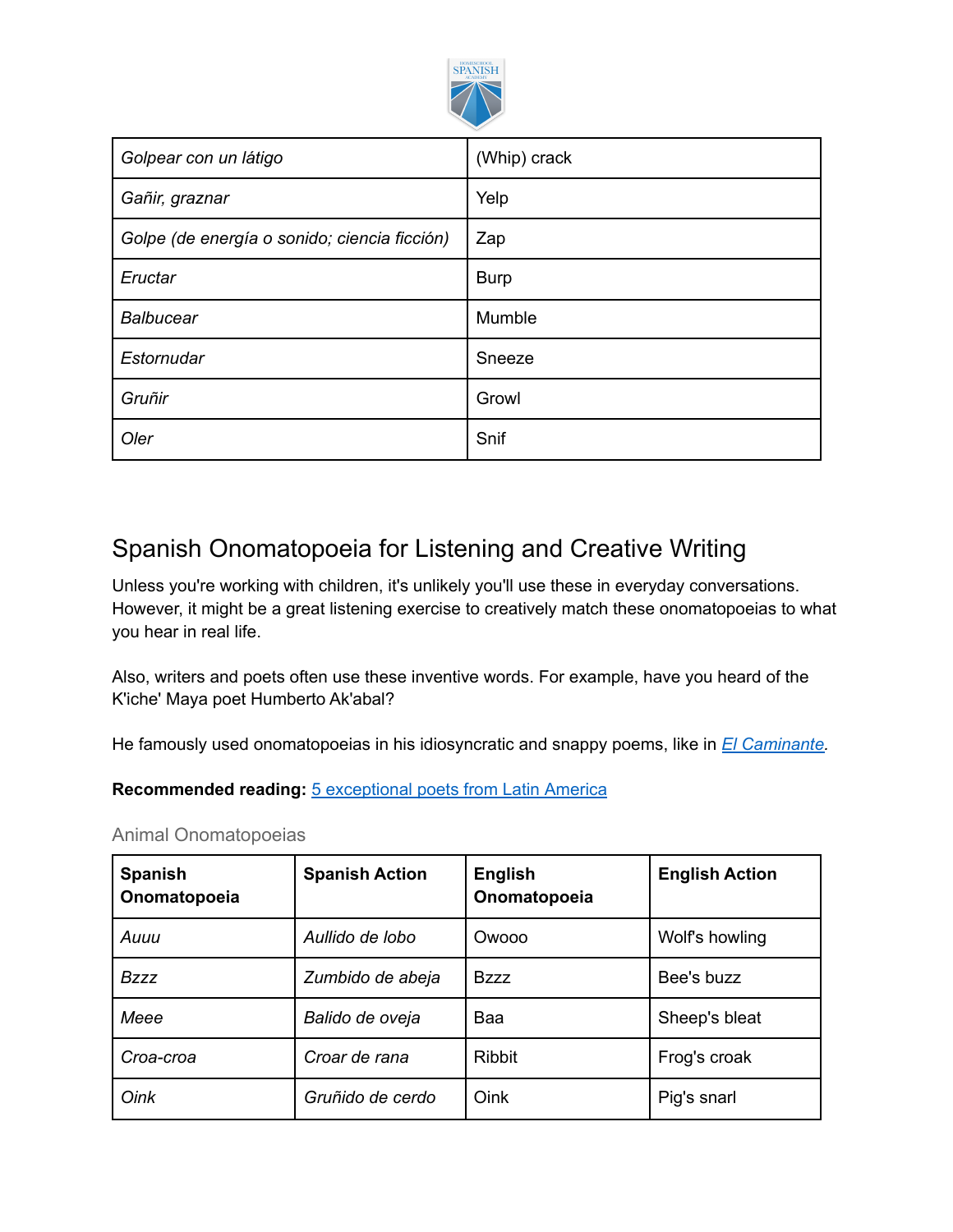

| Miau           | Maullido de gato      | Meow             | Cat's meow               |
|----------------|-----------------------|------------------|--------------------------|
| Hiiic          | Chillido de ratón     | Eeek             | Rat or mouse's<br>squeal |
| Qui-qui-ri-quí | Cacareo de gallo      | Cocka-doodle-doo | Rooster's cackle         |
| Clo-clo        | Cacareo de gallina    | <b>Cluck</b>     | Hen's cackle             |
| Cuac-cuac      | Cacareo de pato       | Quack            | Duck's cackle            |
| Cri-cri        | Chirriar de un grillo | Chirp            | Cricket's chirp          |
| Guau           | Ladrido de perro      | Woof             | Dog's bark               |
| Pío-pio        | Piar de un pollo      | Cheep-cheep      | Chick's tweet            |
| Ssss           | Siseo de serpiente    | <b>Ssss</b>      | Snake's hissing          |
| Muuu           | Mugido de vaca        | Moo              | Cow's bellow             |
| Guru-guru-gur  | Voceo de pavo         | Gobble           | Turkey's gobble          |
| Ñee            | Relincho de caballo   | Neigh            | Horse's neigh            |
| Rua            | Rugido de león        | Roar             | Lion's roar              |
| Cuu-cuu        | Gorjeo de paloma      | Coo-coo          | Pigeon's chirp           |

### People Onomatopoeias

| <b>Spanish</b><br>Onomatopoeia | <b>Spanish Action</b> | <b>English</b><br>Onomatopoeia | <b>English Action</b> |
|--------------------------------|-----------------------|--------------------------------|-----------------------|
| Achís                          | Estornudo             | Achoo                          | Sneeze                |
| Grr                            | Gruñido, enfado       | Grrr                           | Snarl, anger          |
| Igh                            | Hipo                  | Hiccup                         | <b>Hiccups</b>        |
| Mua, muac                      | Beso                  | Muah                           | <b>Kiss</b>           |
| Ñam                            | Masticar, comer       | Nom-nom                        | To chew, to eat       |